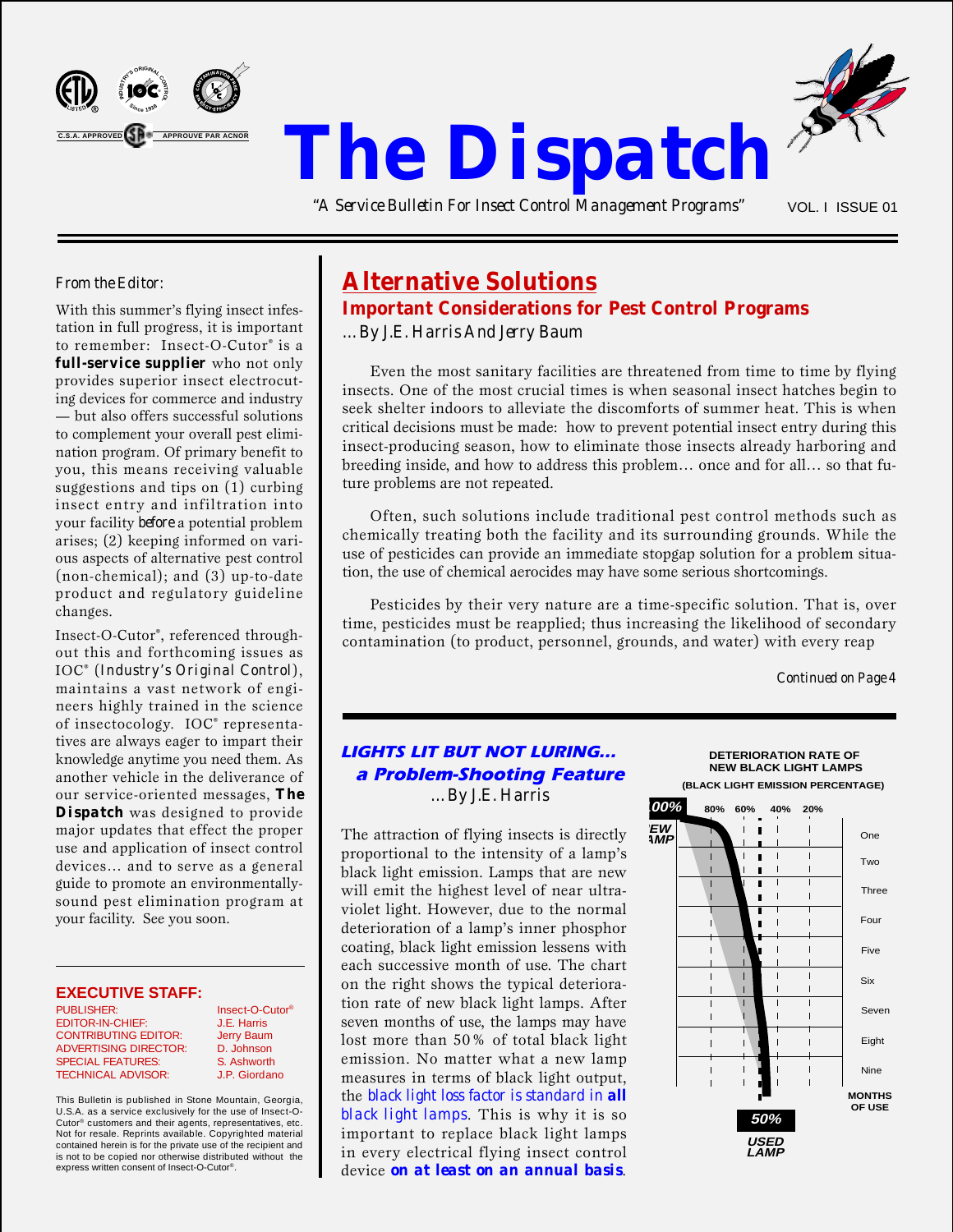# **SELECTING INSECT CONTROL DEVICES TO MEET EACH NEED…** *By J.P. Giordano*

Choosing the correct insect electrocutor need not be a mystery. With Insect-O-Cutor's® broad range of models, it is relatively simple to meet the specific needs of the target area(s) to be protected. First, review the general guidelines for a well-planned

### **LOW HEADROOM MODELS**

Designed for use in areas with low ceiling heights or where vertical wall space is at a minimum. These versatile models may be ceiling hung, wall mounted or set on any flat surface such as shelves, work stations or countertops. Multidirectional black light emission from the front, back and top of the unit significantly increases flying insect attraction and elimination.



#### **CEILING-HUNG MODELS**

Designed for use where wall mount models are not an option. With nearly 360 degrees of flying insect attraction, these models are appropriate for use in warehouses and loading bays.



"System Design" [See "*Insect Control Devices*" on opposite page]. Next, decide where each device is to be installed. Then proceed to select equipment based on the descriptions for each classification of models. Some of these are noted below (not to scale):

### **SCATTERPROOF MODELS**

Designed for use in areas where other insect electrocutors are prohibited and where sanitation is of prime concern due to the proximity of either open food product or critical



preparation areas. The F.D.A., after U.S.D.A. testing, concluded that the IOC® Guardian® Series is "scatter-free" and not subject to their "five foot rule" for unit placement.



#### **VERTICAL WALL MOUNT MODELS**

Designed for use in areas such as hallways and production lines… and where horizontal style models are not feasible. These models are both utilitarian and stylish in design, for harmony in any decor. These units should be selected on the basis of the area to be protected. As a rule, the higher the lamp output wattage, the greater the insect attraction.



In a recent announcement from the Energy Department and the Environmental Protection Agency, plans are ongoing for the expansion of the "Energy Star" Program to include a broad range of electrical appliances which comply with efficiency standards set from product to product. Under the auspices of this Program, government seals of approval would be granted on the basis of the products' energy efficiency. While the implementation and institution of these plans might be several months away, IOC® supports the endeavors of these agencies and will keep you apprised of future activities as they relate to IOC® Energy-Efficient Equipment. Please see *"EPACT Lighting Laws to Learn"* on opposite page.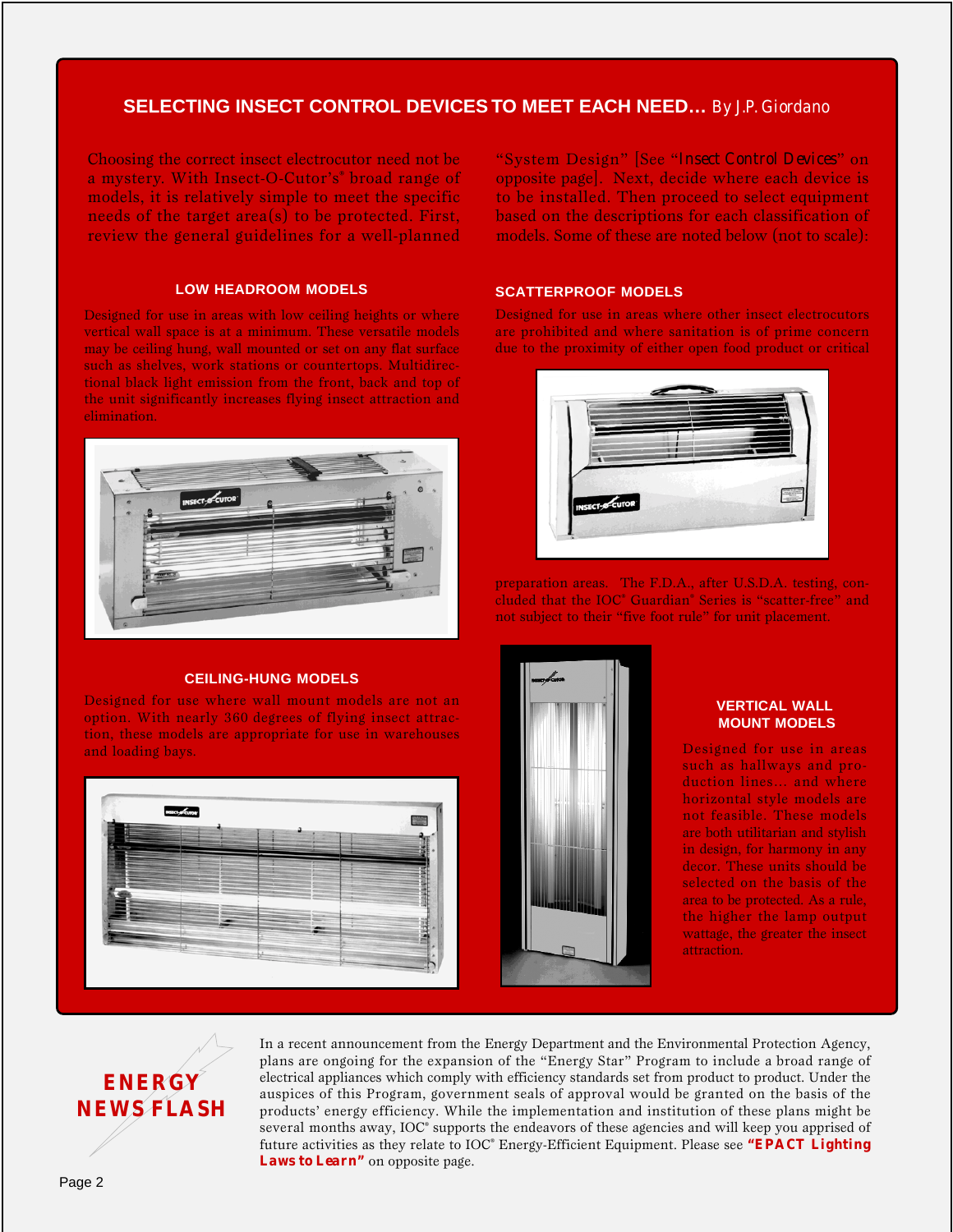# *INSECT CONTROL DEVICES — The Importance of Proper Unit Placement …By Jerry Baum*

Insect electrocutors... no matter what type they are<br>
(zapping or not), how large or small they are, or (zapping or not), how large or small they are, or even what "brand" they are… can be of limited value if they are not installed properly. Too often, the basic rules for correct positioning of equipment are not applied, and the result can be detrimental to an otherwise efficient integrated pest management program.

To achieve a well-designed "system" of insect control devices, units should be placed in strategic locations throughout the facility or grounds — to not only maximize the efficiency of each unit as it operates independently but to ensure that all of them perform in unison and in complement to accomplish the task at hand.

## *The diagram below illustrates an Insect-O-Cutor® "Three Phase" Electrical Flying Insect Elimination System.*





Phase I equipment intercepts flying insect intruders immediately after entry. Such unit locations include man doors, bay doors and other exterior entryways. Phase II units are located along probable insect flight paths such as corridors. Phase III units provide protection either immediately outside critical areas or directly within sensitive areas such as laboratories and production lines. In such a system, units are located in order to maximize operational efficiency and to reduce the number of units required to achieve the level of control desired.

## *Systems Design Engineering Assistance Offered*

With over eighty-eight different models available in three heavy-gauge construction finishes — stainless steel, aluminized steel or beige texturized steel, both unit selection and placement can be confusing. Because of that, engineering design assistance is available to custom tailor IOC® Systems on a facility-by-facility basis. Should such a service be desired, please give us a call.

# **EPACT**… **LIGHTING LAWS TO LEARN** *…By J.E. Harris*

The Energy Policy Act of 1992 (EPACT) mandated efficiency standards for many of industry's most popular lamp types. This recent legislation also makes it illegal to manufacture or import many industrial lamp types including some insect attracting black light (BL) and black light blue (BLB) lamps.

Although EPACT is a complex piece of legislation, the intent of EPACT is quite simple… to promote energy efficiency. IOC® wholeheartedly endorses the intent of EPACT particularly the aspect of helping industry become more knowledgeable about energy efficiency while actually benefiting from these new standards.

That is why Insect-O-Cutor® has developed a full line of energy-efficient models. These models incorporate the most efficient lighting components available today, T8 lamps and electronic ballasts.

### **The T8 Lamp Is Replacing The Industrial Standard T12 Lamp**

The most noticeable difference between the two lamp types is depicted on the right. As shown, the T8 lamp is considerably "slimmer" than the T12 lamp. This difference in lamp size significantly reduces the amount of energy needed to power the lamp.



Additionally, the T8 lamp requires less active agents (i.e., minerals/phosphors). Thus, the disposal of T8 lamps is less harsh on landfills and groundwater.

In an upcoming issue of *The Dispatch*, a discussion on electronic ballasts will be presented as a supplemental review of the energyefficient technologies available today.